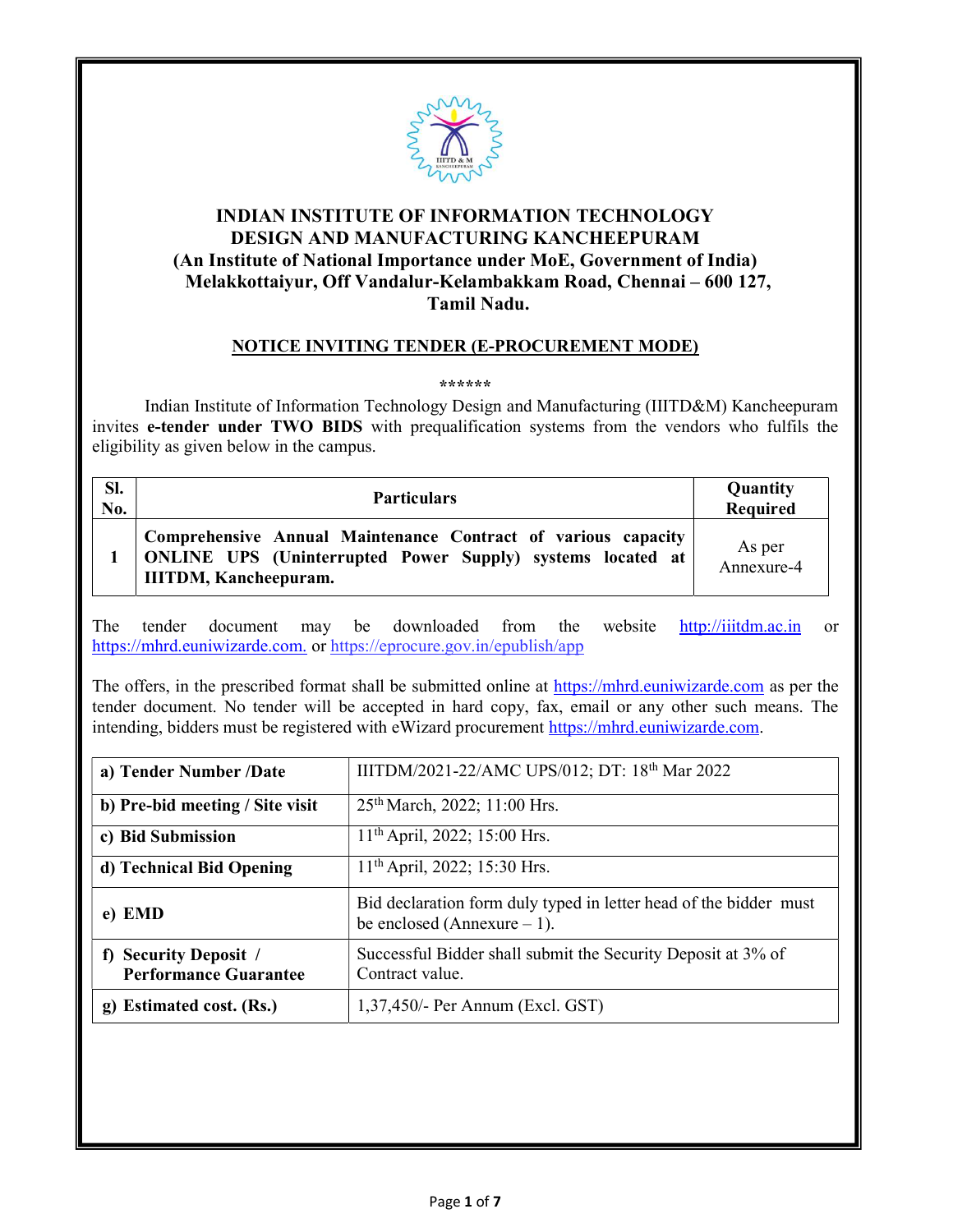### TERMS & CONDITIONS GOVERNING THE CONTRACT

- 1. Eligibility Criteria: In order to be considered for the contract of the works as detailed under `Scope of Work' in this Tender Document the tenderer should be:
	- 1.1 Original Equipment Manufacturer (OEM) or their authorized service company (OEM authorization letter / certificate must be enclosed)
	- 1.2 "Having Experience in executing similar UPS Annual Comprehensive Maintenance and service works" preferably awarded by the State Govt. / Central Govt. / Autonomous / Reputed corporate institutions, for the value enlisted below and executed on or after 01/01/2018
		- (i) Rs. 1.10 lakhs Excl. GST for a single work order (Or)
		- (ii) Rs. 0.69 lakhs Excl. GST each for two work orders

(Or)

- (iii) Rs. 0.55 lakhs Excl. GST each for three work orders.
- 1.3 At least, one work should be in live from the scheduled works mentioned for the work Completion certificates.

### 2. Earnest Money Deposit/Bid Declaration Form:

Instead of EMD, Bidders are to execute a Bid declaration form accepting that if they withdraw or modify their Bids during the period of validity or if they fail to execute the awarded work as per the work order/contract they will be debarred for the period of one year for bidding for any tender of the institute. Further, the debarment will be intimated to all Institute of Government of India/ Governmental organizations for bidding by the firm for any tender (Declaration format enclosed as Annexure-1).

### 3. Security Deposit & Contract Agreement:

- 3.1 On receipt of notification of award, successful bidder shall be required to send the acceptance of work order within 07 working days.
- 3.2 Successful Bidder shall submit the Security Deposit of 3% of Contract value in the form of a Crossed Demand Draft/Pay Order/Banker's cheque/FDR drawn/Bank guarantee in favor of "The Registrar, IIITDM Kancheepuram", payable at Chennai within 07 (SEVEN) working days of the receipt of Notification of Award (NOA) / Award of Work order from IIITDM Kancheepuram (the Defect Liability Period as specified (i.e., 12 months after completion of work).
- 3.3 The successful bidder shall be required to sign a detailed contract / agreement with IIITDM Kancheepuram within a period of 07 working days after depositing Security Deposit. Failure to do so on the part of the Contractor, Notification of Award is liable to be cancelled and Security Deposit is liable to be forfeited.
- 3.4 In case of failure to commence the work by the Contractor within 07 days after signing of the contract or handover of site, the Institute shall be at the liberty to terminate the Award and forfeit the Security Deposit.

#### 4. Preparation of bids - Two bid system (simultaneous receipt of separate technical and financial bids):

- 4.1 Technical bid shall consist of only prequalification document along with supported documents as detailed below:
	- 4.1.1 Complete prequalification papers, Name of the Agency and also commercial terms etc., offered (Note: Price column in this cover should be kept blank).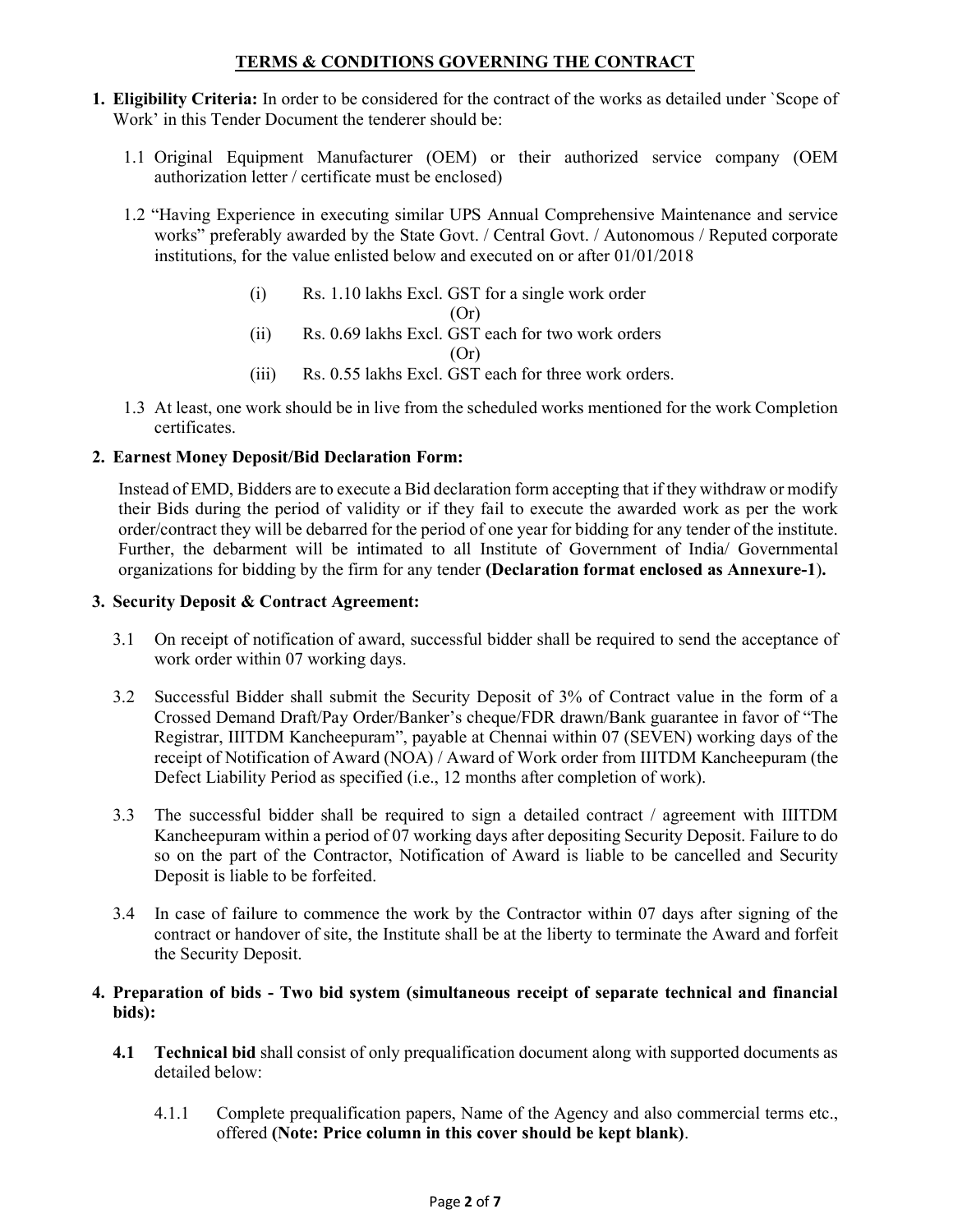- 4.1.2 Duly filled and digitally signed Bid submission, bid declaration & self-declaration Proforma (As per Annexure – 1).
- 4.1.3 Duly filled and digitally signed copy of Qualification Proforma along with a copy of GST certificate (Issued by appropriate authority to be attached) and copy of OEM/ OEM Authorized dealer / Service certificate & Work completion certificate as per the eligibility criteria referred in clause no. 1
- 4.2 Financial bid indicating item-wise price for the items mentioned in the technical bid, special concession in rates if any applicable for Educational Institutions shall also be offered and indicated clearly.
- 4.3 Both the covers should be submitted through online eWizard portal https://mhrd.euniwizarde.com before due date and time.

### 5. Technical terms:

- 5.1 The selected contractor will have to carry out Comprehensive annual maintenance and service of various capacity of UPS Systems installed in the IIITDM, Kancheepuram.
- 5.2 The AMC inclusive of breakdown / trouble shooting maintenance (Electrical / Electronics / Mechanical / Electro-mechanical) of all installation of the systems, repairs, spare installations, testing & commissioning as per the relevant CPWD, Indian Electrical and other electrical standards for electrical systems.
- 5.3 The AMC also includes periodical cleaning of all the items / parts mentioned in annexure-3 as well as to its subparts i.e., electrical / mechanical parts, motors, electric control panels, automation systems, connecting cables, wires etc., After the repair / replacement, the faulty item(s) shall be taken back from the site as per direction of Engineer in charge. During service of UPS Systems, Safety / precautionary boards like WORK IN PROGRESS, OUT OF SERVICE & DANGER PLATES etc., shall be kept in required places in terms of safety.
- 5.4 The AMC services shall include providing all manpower, tools and plants like ladder, stools, spanners, testing equipment, special equipments, cranes, jacks, etc., and replacement of defective spare parts etc.
- 5.5 All the scheduled services & break down services including any number of compliant calls / break down services for the period of contracted year shall be carried out by the contractor with in the stipulated time of complaint i.e., the complaint/call shall be completed within 24 hours if it is minor work and consumable replacements. The major components like transformers, convertor/invertor and other printed circuit boards(PCB), capacitors, relays, coils etc., as applicable must be replaced within 07 working days (under special repair / replacement working days may be extended with prior approval of Engineer-in- charge of IIITDM for replacement).
- 5.6 Monthly Periodical maintenance & Breakdown maintenance as and when required should be carried out and including replacement of parts / sub parts for the effective functioning of the equipment during the contract period and all the necessary services / complaints / replaced equipments reports should be submitted to IIITDM, Kancheepuram.
- 5.7 Quoted rate is inclusive of all service / repair / rectification / replacement / buyback of all the UPS items/parts as well as all its subparts for smooth & effective functioning of UPS Systems and periodical checking of Batteries. Whereas, procurement of new batteries is in the scope of IIITDM Kancheepuram.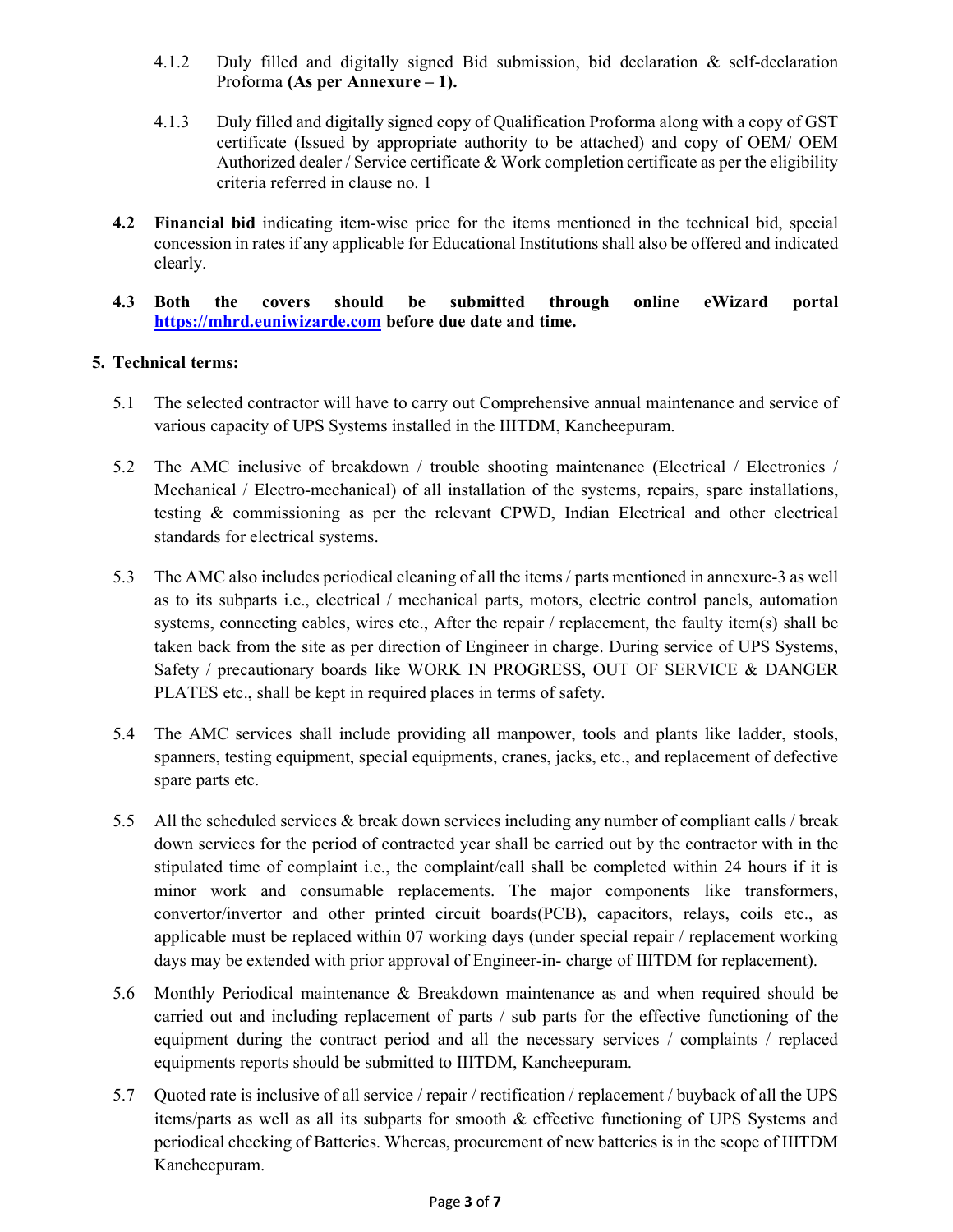- 5.8 The contractor shall display a board / notice / log sheet on each UPS about date of service carried out / next due date duly signed by the service engineer / technician.
- 5.9 Work shall be executed and completed as per the technical terms and conditions of this document. In case the Contractor fails to complete the assigned work within specified Period, IIITDM Kancheepuram may recover Liquidated Damage and/or terminate the Contract and/or forfeit the Security Deposit. IIITDM Kancheepuram on its part would be required to handover the site to the Contractor free from any encumbrance.

#### 6 Commercial terms:

- 6.1 The contract shall be in force for a period of FIVE YEARS. The work order will be issued on an annual basis taking into account satisfactory performance of preceding year by the contractor.
- 6.2 Payment will be made on Quarterly basis after satisfactory completion of the maintenance service during that period (Service reports shall be produced after completion of each service in the same day it self). The rate inclusive of inspection, testing, fault rectification, spare replacement, transportation and incidental expenses etc.,
- 6.3 If the Contractor fails to complete the assigned AMC work during the period as per the work order, IIITDM Kancheepuram shall without prejudice to its other remedies, deduct as liquidated damages 0.5% of the Contract Value (or) particular work value for each and every week of delay (part of the week shall be considered as full week) subject to maximum of 10% of the Contract Value (or) particular work value and the same shall be deducted from the bill(s) or any other payment due to the Contractor. The competent authority will evaluate the incomplete work/delayed work and take appropriate decision for penalty/liquidity damages. In addition to it, Institute shall be at the liberty to terminate the Contract, and/or forfeit the Security Deposit, in case, Contractor fails to complete the assigned work within the 'AMC Period'.
- 6.4 The Contractor shall take at his own cost, necessary insurance cover in respect of staff and other personnel to be employed or engaged by him in connection with the afore mentioned services personnel by services to be rendered.
- 6.5 Statuary deductions of taxes at source will be carried out from the payment due at the prevalent rates as prescribed by the government.

### 7. Other conditions:

- 7.1 The institute reserves the right to reject any or all the bids without assigning any reasons thereof. No tenderer shall have any cause of action or claim against IIITDM Kancheepuram for rejection of his bid.
- 7.2 The IIITDM, Kancheepuram is having a right to cancel the awarded AMC work at any point of time in case of the contractor's performance is not up to the mark by giving termination letter.
- 7.3 The tender document is not transferable and Conditional Tenders / Non-compliance of any of the conditions set in tender document shall render the bid liable for rejection.
- 7.4 IIITDM Kancheepuram reserves the right to seek any clarification from the bidders or waive any minor deviation in the provisions governing the contract at its sole discretion.
- 8 Further, refer & comply with the in detail "Tender general terms and conditions" available at IIITDM > FORMS > ENGINEERING SECTION > TENDER GENERAL TERMS AND CONDITIONS" enclosed in the mentioned web link. These conditions are part and parcel of contract agreement. http://www.iiitdm.ac.in/img/intranet\_forms/ENGINEERING\_SECTION/tnc.pdf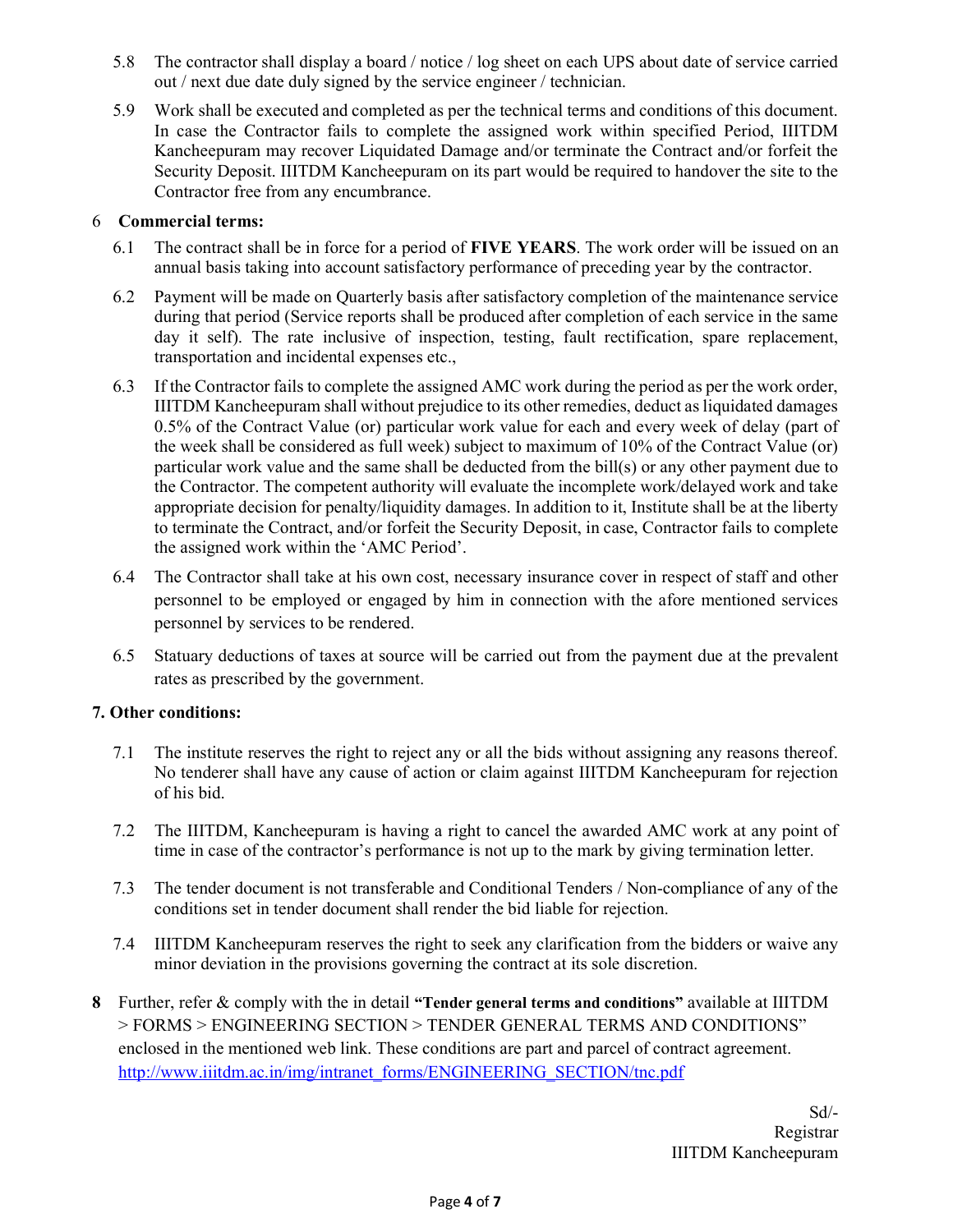## BID SUBMISSION, BID DECLARATION & SELF DECLARATION PROFORMA

Name of the Work/AMC: Comprehensive Annual Maintenance Contract of various capacity ONLINE UPS (Uninterrupted Power Supply) systems located at IIITDM, Kancheepuram.

Tender No.: IIITDM/2021-22/AMC UPS/012; DT: 18th Mar 2022

The Registrar, IIITDM Kancheepuram, Chennai 600127.

Dear Sir,

- 1.1 I / We do hereby declare that our Firm has not been blacklisted/ debarred by any Govt. Department/Public sector undertaking/Autonomous Body etc., at anywhere in the country.
- 1.2 I/We hereby bid for the tender and agree that if we withdraw or modify our Bids either during the period of validity of bid or fail to execute the contract in line with the purchase order/contract, our firm will be debarred for the period of one year for further bidding of any tender of your institute. Further, we agree that your institute is at liberty to intimate this debarment to all Institutes/ organizations of government and governmental organizations.
- 1.3 I/We hereby offer to quote for work as defined in 'Scope of Work' and the relevant Annexures at the quoted price given in the 'Scope of Work' Proforma as per Annexure-3 and agree to hold this offer open till 03 months from the due date.
- 1.4 I/We have read, understood and comply with all Terms and Conditions stipulated in the Tender document necessary for submission of this bid.
- 1.5 It is further stated that I/We have fully read and understood the 'Scope of Work' and Terms and Conditions in the Tender Document governing this contract and shall abide by them in toto, if awarded the Contract.

Date:

Yours faithfully, Digital Signature

Note: This form duly typed on the letterhead of the bidder and duly signed should be uploaded forming Annexure-1 of this Bid document.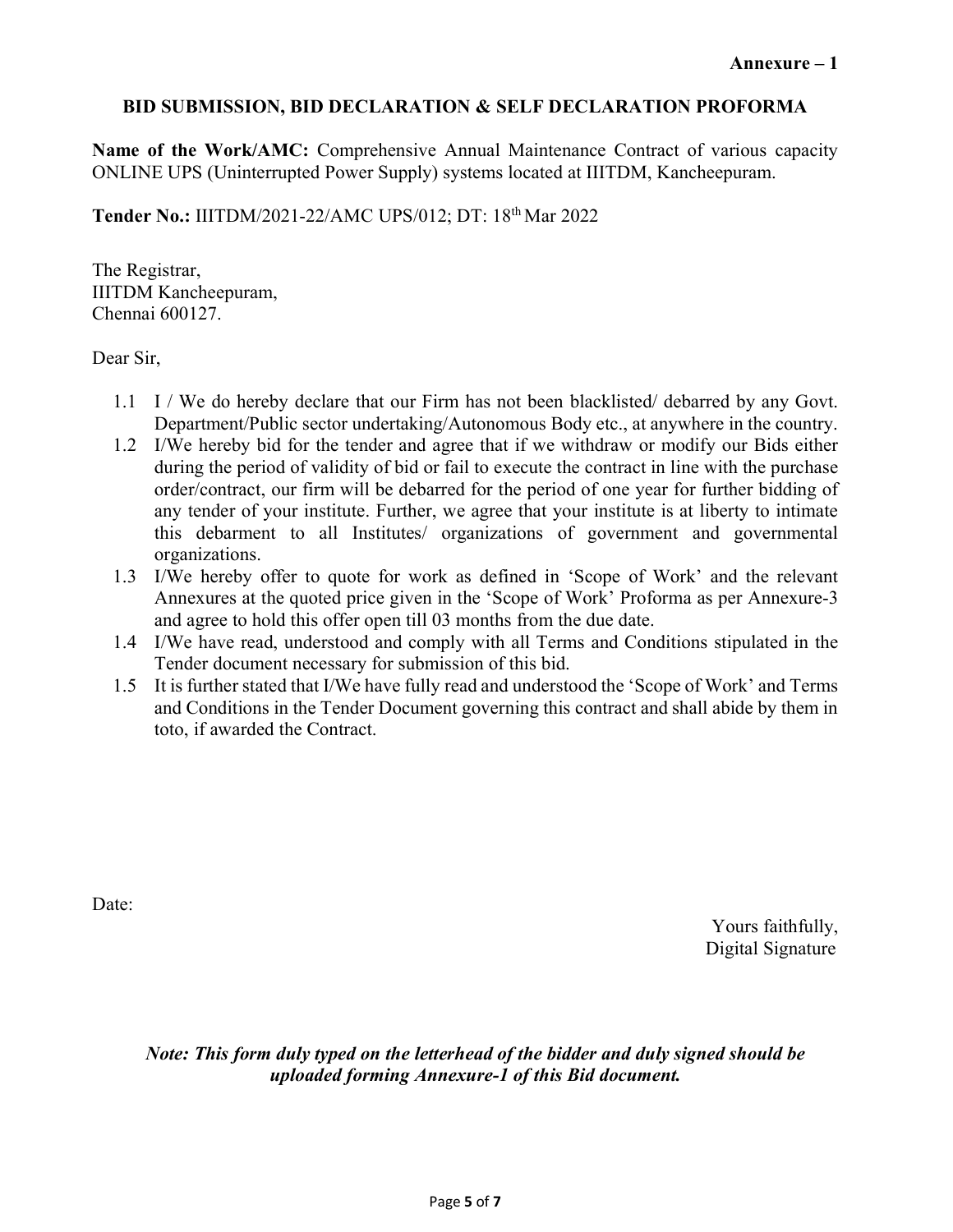# QUALIFICATION PROFORMA

| Name of the bidder (Firm):                                                                                                                                                                                                                                                                                                                                                                                                                                                                                                       |  |
|----------------------------------------------------------------------------------------------------------------------------------------------------------------------------------------------------------------------------------------------------------------------------------------------------------------------------------------------------------------------------------------------------------------------------------------------------------------------------------------------------------------------------------|--|
| Contact details of the bidder:<br>Address:                                                                                                                                                                                                                                                                                                                                                                                                                                                                                       |  |
| Land line:<br>Mobile:<br>Email Id:                                                                                                                                                                                                                                                                                                                                                                                                                                                                                               |  |
| OEM / OEM authorized dealer / Service<br>Certificate:<br>(Please enclose the copy of certificate)                                                                                                                                                                                                                                                                                                                                                                                                                                |  |
| <b>GST No.:</b><br>(Please enclose the copy of GST)                                                                                                                                                                                                                                                                                                                                                                                                                                                                              |  |
| PAN No.:                                                                                                                                                                                                                                                                                                                                                                                                                                                                                                                         |  |
| Bid Submission, Bid & Self declaration<br>Proforma:<br>(Please enclose the annexure-1)                                                                                                                                                                                                                                                                                                                                                                                                                                           |  |
| Experience: Details of similar AMC works<br>executed especially with Govt./PSU /PWD/<br>CPWD/MES/BSNL/RAILWAYS/State<br>Govt. Org./ Autonomous / Corporate<br>institutions organizations for a value not less<br>than Rs. 1.10 lakhs (Excl. GST) for a single<br>work order (or) Rs. 0.69 lakh (Excl. GST) each<br>for two work order (or) Rs. 0.55 lakh (Excl.<br>GST) each for three work order should be<br>awarded and executed on or after 01.01.2018.<br>(Please enclose the copy of valid work<br>completion certificate) |  |
| Details of Manpower availability:<br>(Number with their qualification & experience):<br>(Add separate sheet if required)                                                                                                                                                                                                                                                                                                                                                                                                         |  |

# Declaration:

I/We hereby declare and affirm that I/We have read and understood the terms and conditions of the contract as stipulated in NIT.